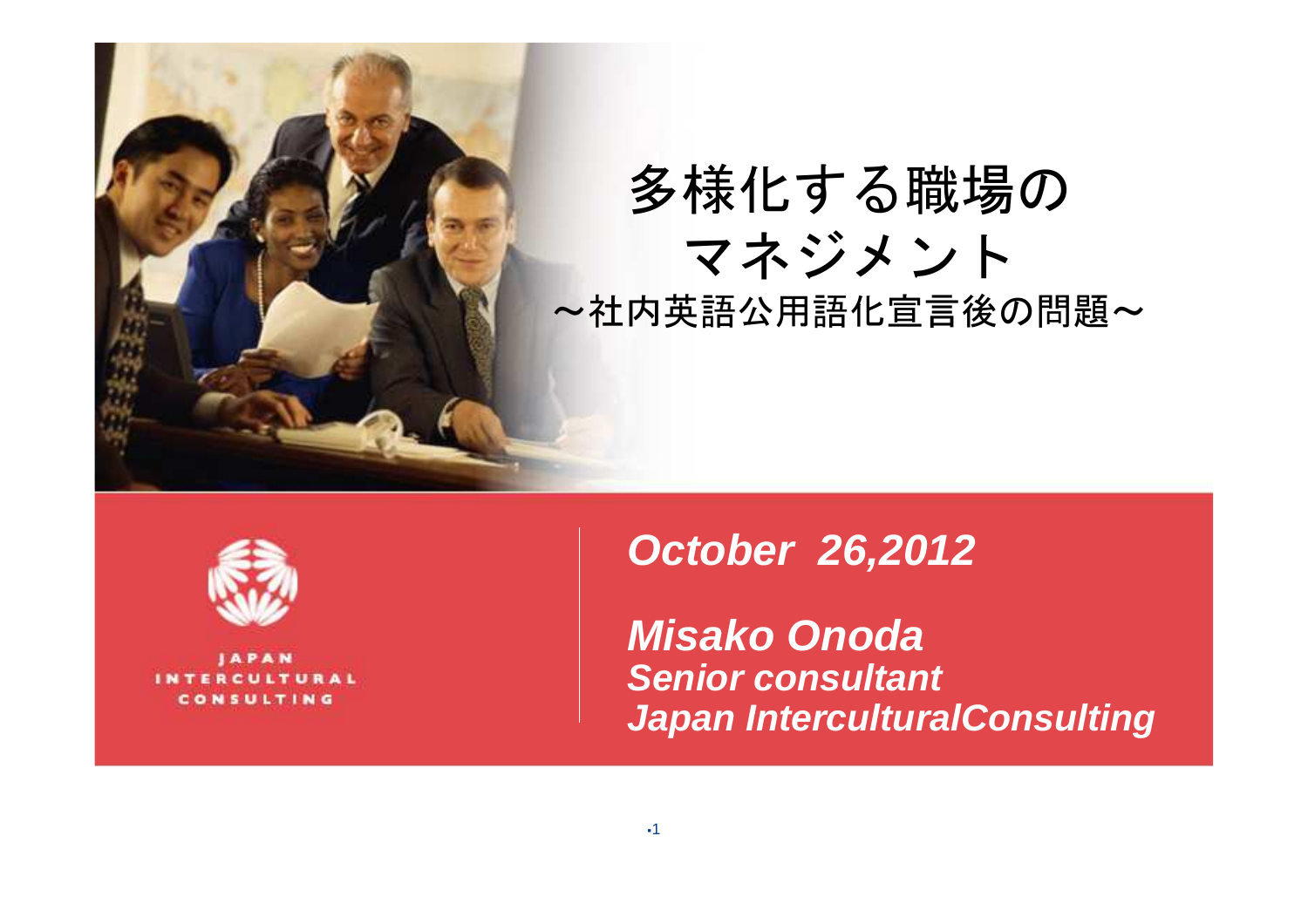

# 社内英語公用語化が目指すものは何ですか?









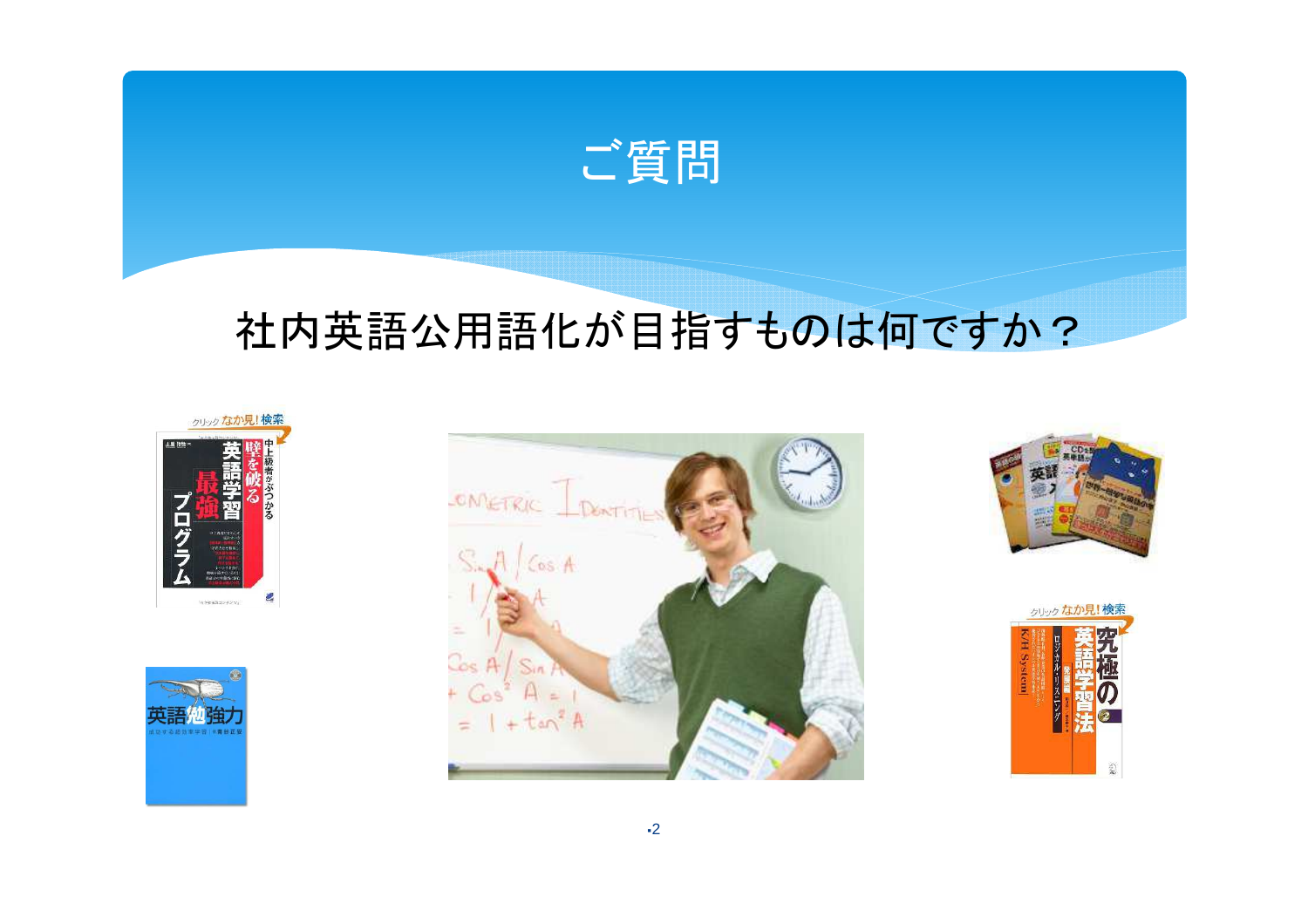# 社内英語公用語化がめざすもの



# グローバル企業の構築↓グローバル人材の育成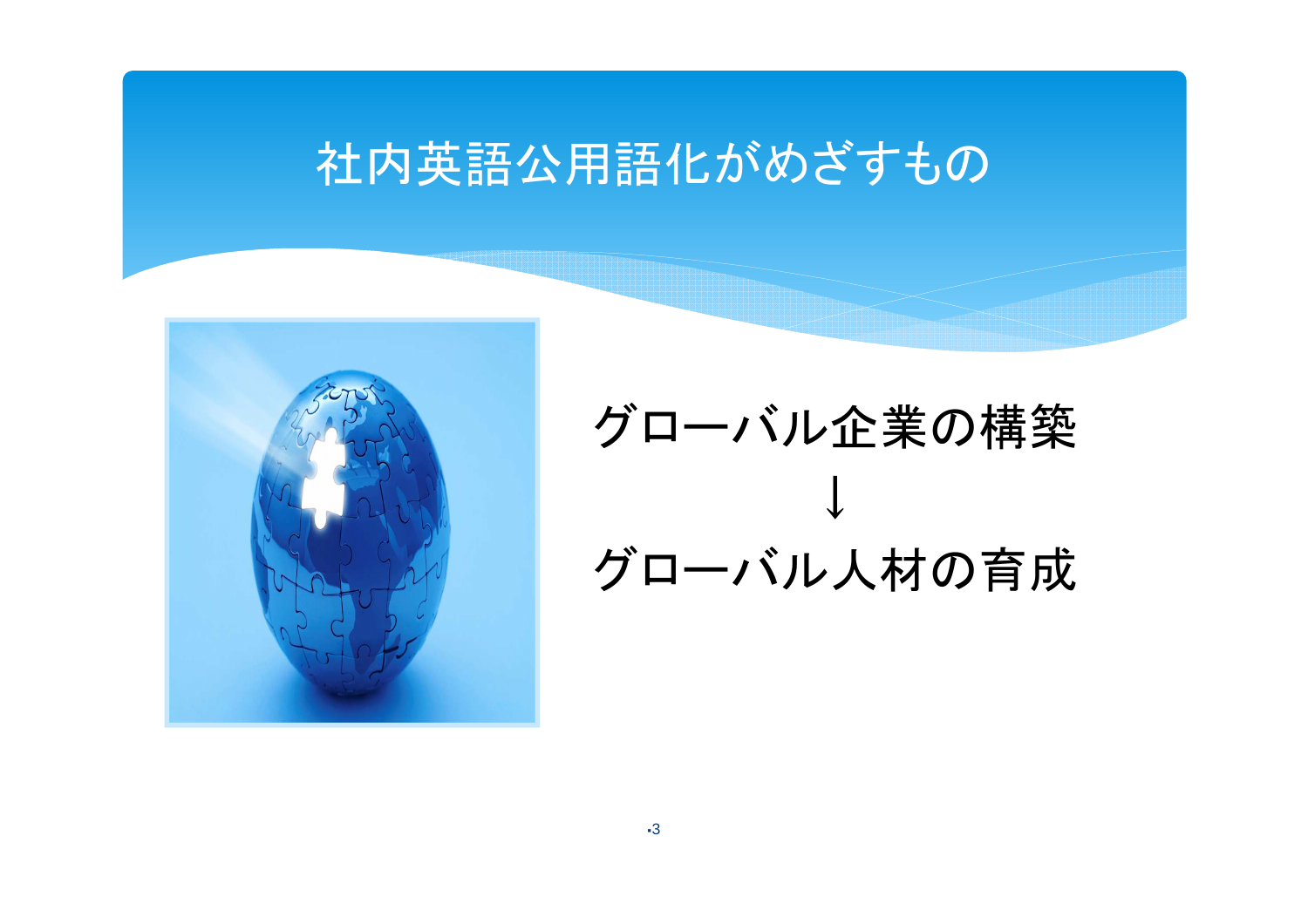

# 「グローバル企業」とは何ですか?

「グローバル人材」とは何ですか?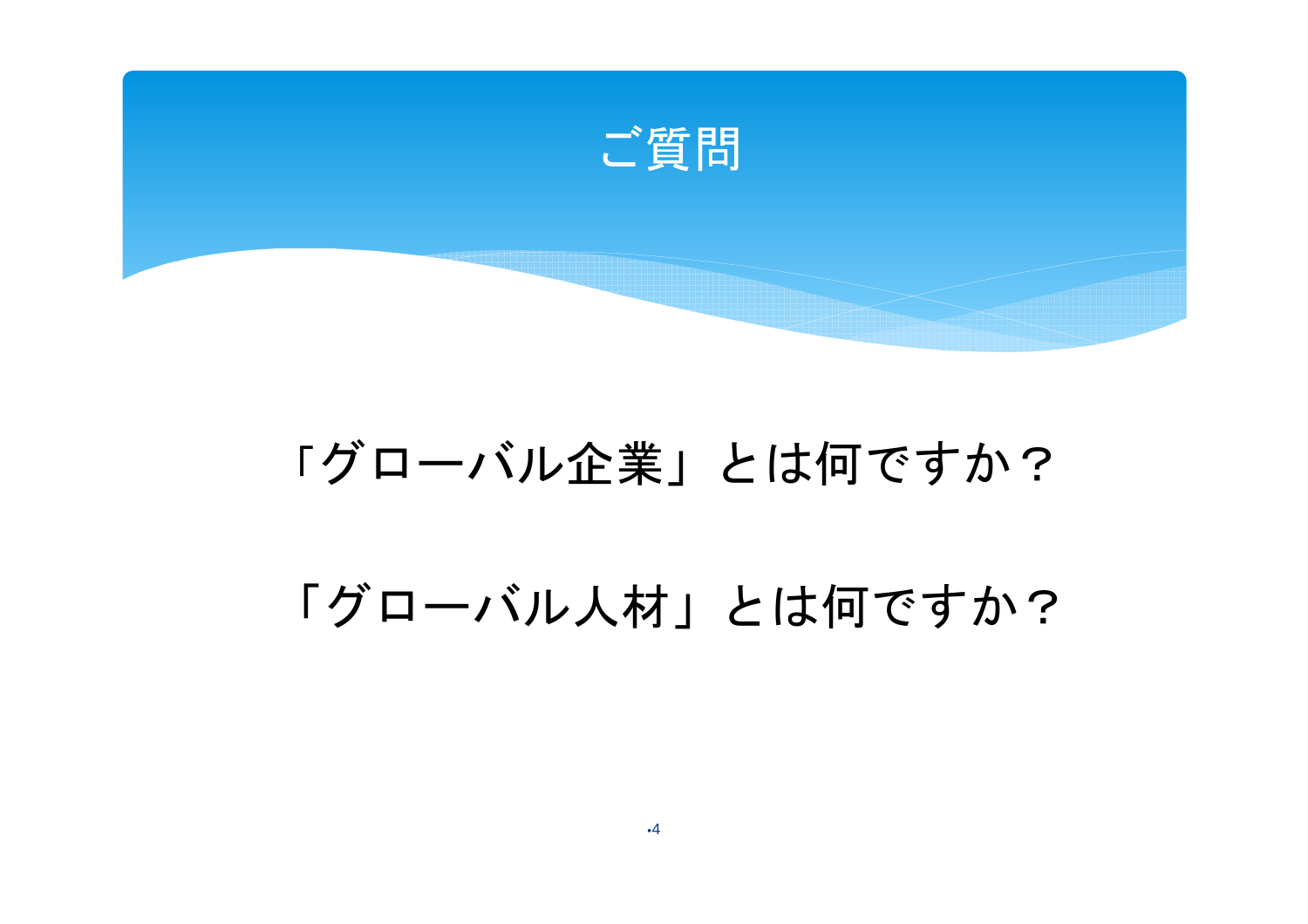# グローバルな職場、人材

#### (1)世界の頭脳とコミュニケーションできる。

#### (2)発想は本社で、製造は世界で。

(3)現地の状況に素早く対応できる。

(4)多様性を活用できる。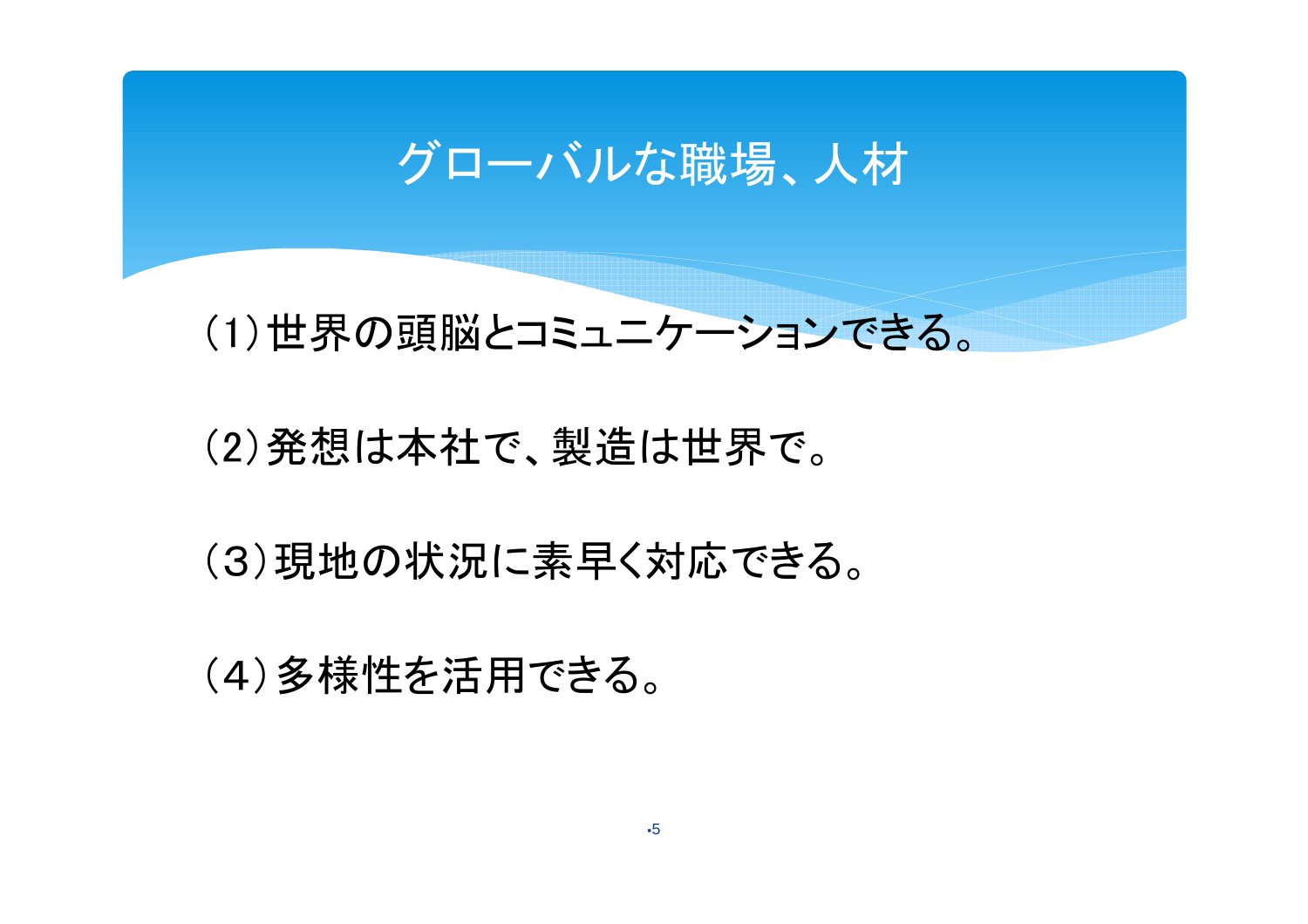# 頭脳回流の時代



↓世界レベルの価値観と環境6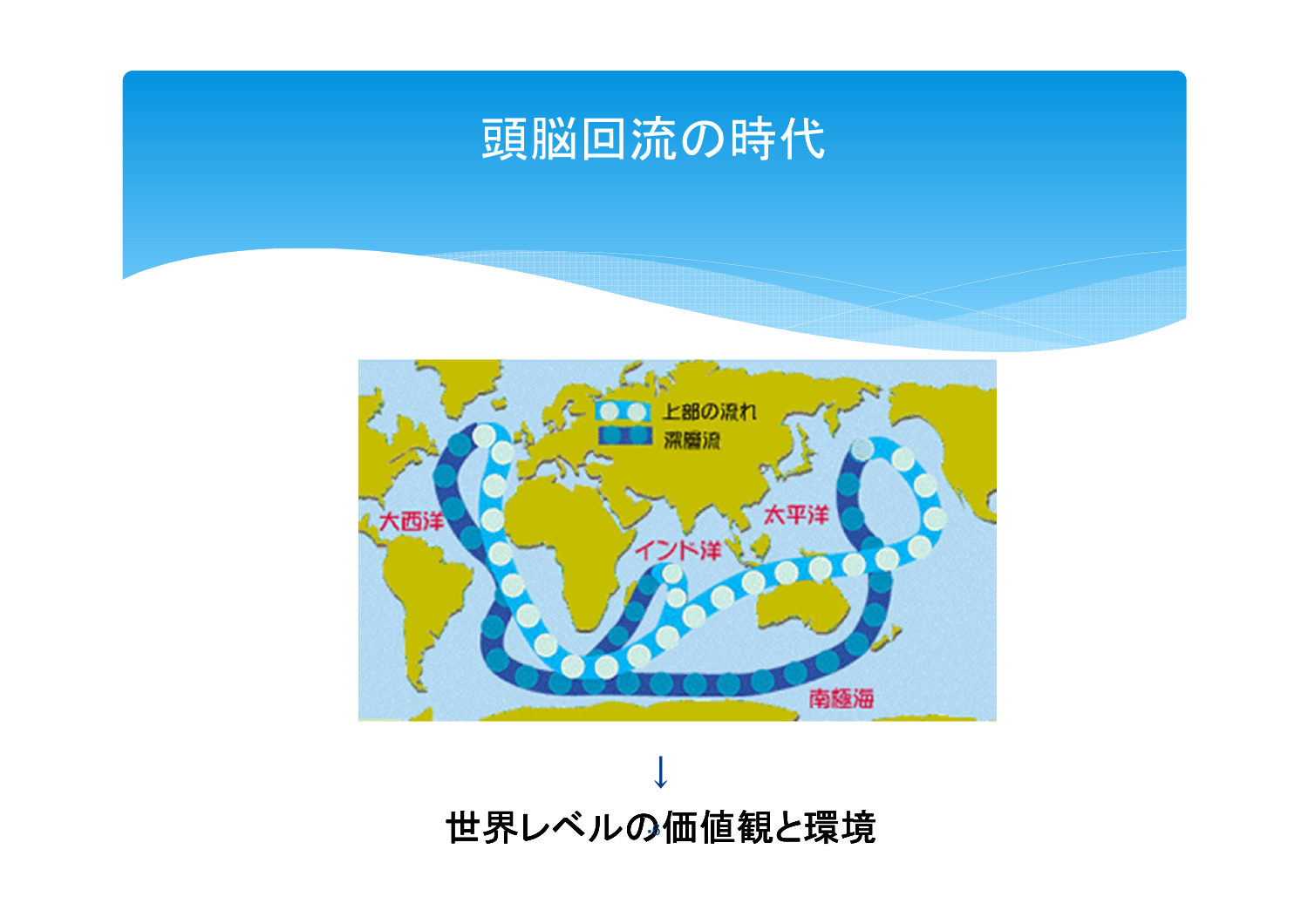

## ▶英語は必要です。

# ▶しかし、英語ができればコミュニケーショ ンがうまく行く、というものでもない。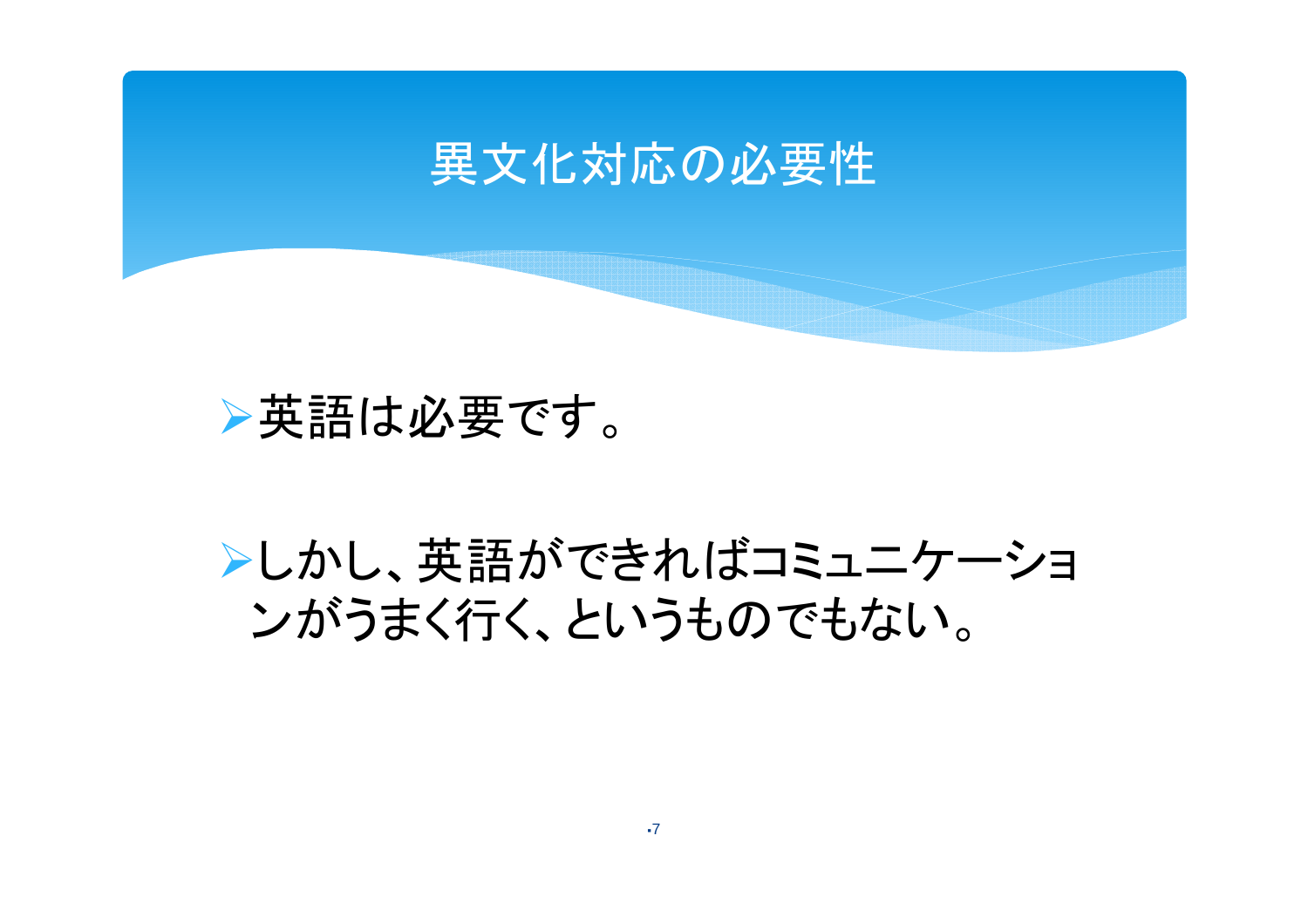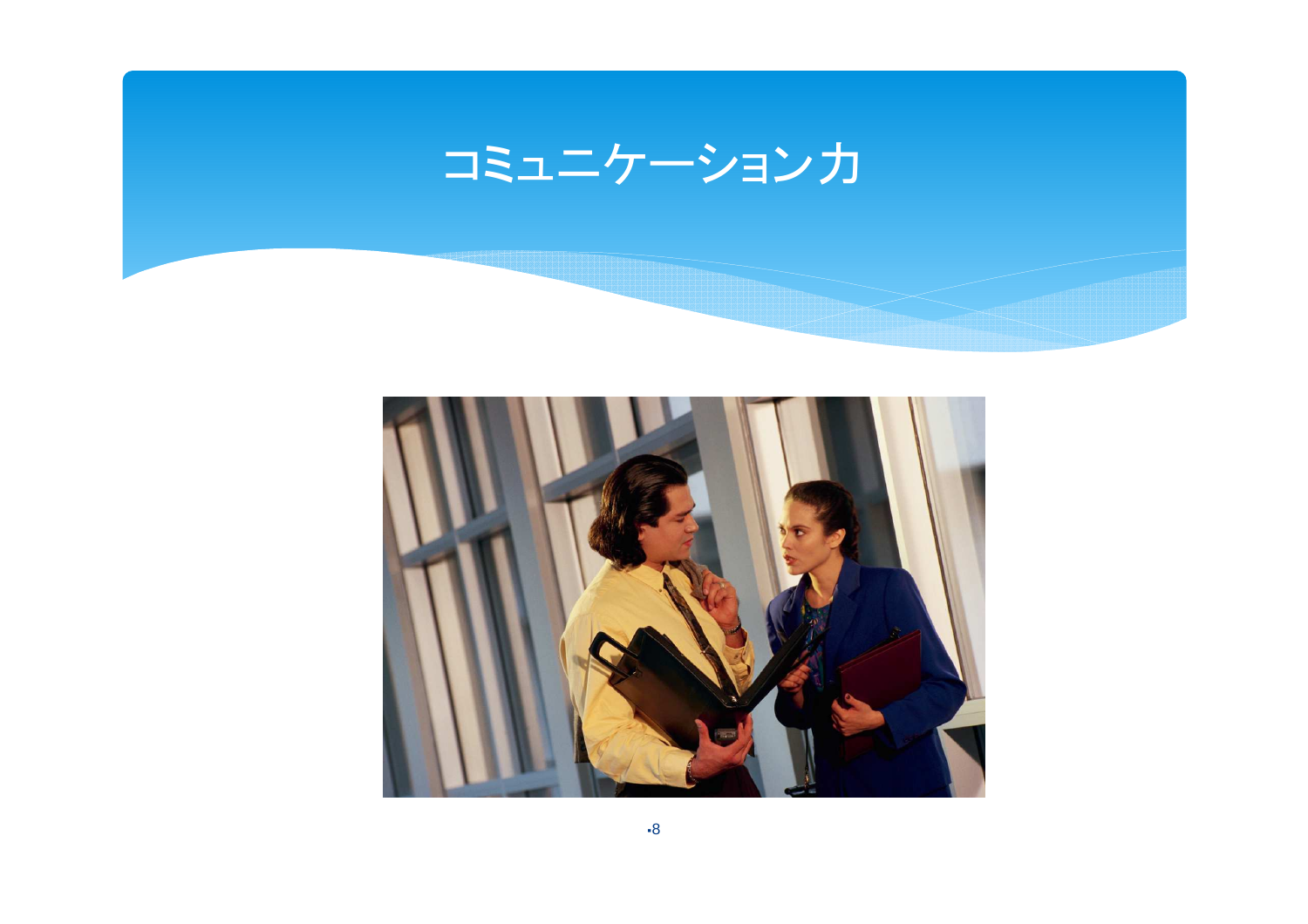# 質問:あなたご自身はどうですか?

#### **1.** 私はまず相手の言い分を聞いて、それから自分の意見をのべるタイプだ。

I am the type that likes to listen to the other person's opinion first before giving my own.

#### 2. 上司に「こんな書類ではダメだ。やり直せ」と告げられた時、「どこが悪いか,それを正確に教えてください」などと私は口に出して言えない。<br>「my boss tells me "This decument is no good. De it again!" I'm not the kind to say "What exactly

If my boss tells me, "This document is no good. Do it again!" I'm not the kind to say, "What exactlyis wrong with it? Please tell me."

#### 3. 周囲の空気が読めない人は、困り者だ

People who can't read the prevailing atmosphere cause problems.

#### 4. 仕事上で間違いが生じたら、まず謝罪をするべきだし、言い訳は言わない方が良い

If a work-related mistake arises, you should start by apologizing, and it is best not to make any excuses.

#### 5. 私は話し手の声のトーン、表情に注意をはらう。

#### 相手の言葉だけに注意を向けると心の中が読めないからだ。

 I pay attention to the voice tones and facial expressions of the other person. That's because, if youfocus only on their words, you can't always understand where they're really coming from.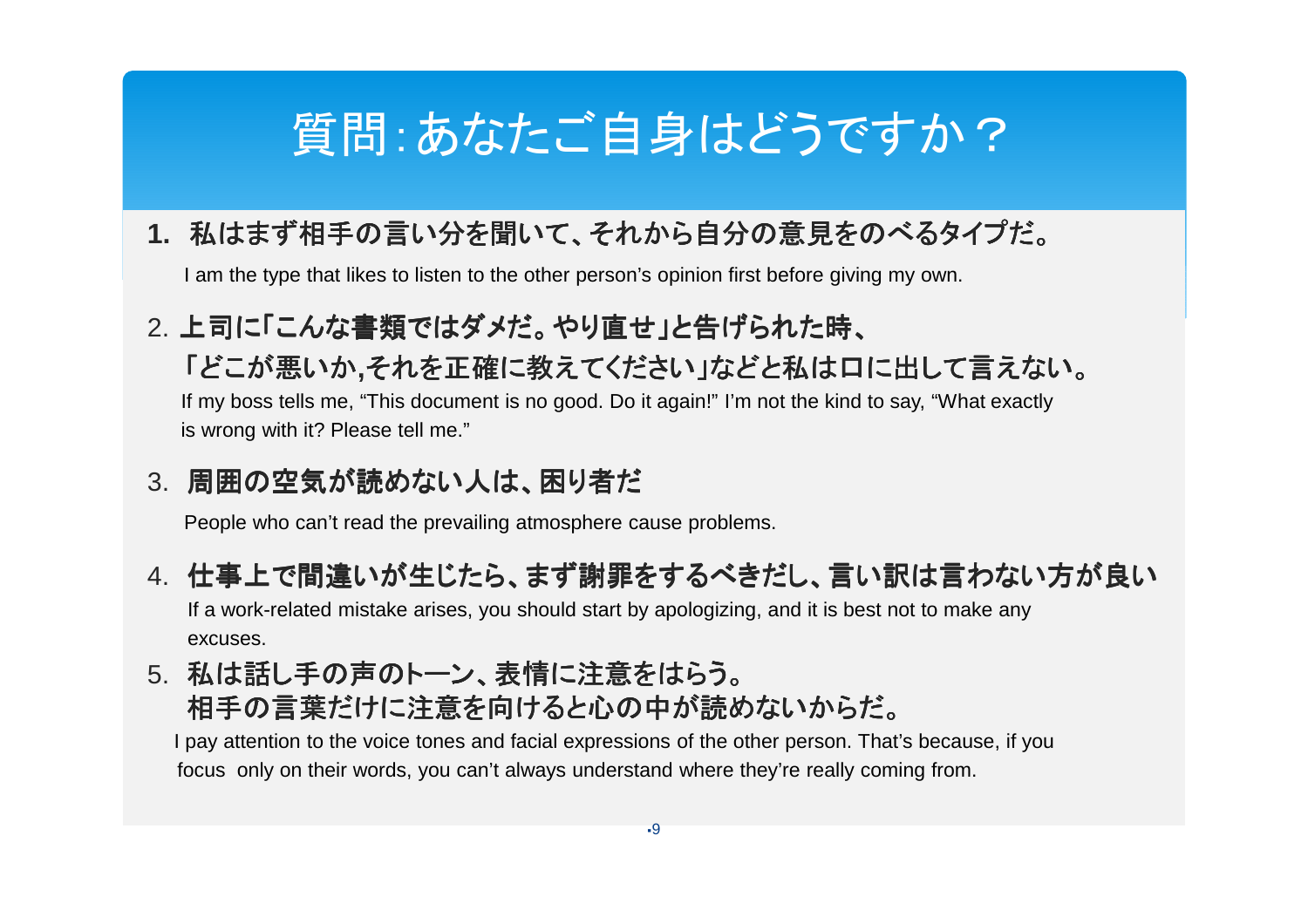# あなたの言語依存度の傾向は?

#### あなた自身がどのような傾向があるか考えてくださいそして、下の点数を選んでください。

Please think about your own tendencies, and rate yourself on the following scale.

| まったくその通り<br>Strongly agree           |   |
|--------------------------------------|---|
| どちらかと言えば賛成<br>somewhat agree         |   |
| どちらとも言えない<br>Can't say either way    | 3 |
| ・なんとなく反対<br><b>Somewhat disagree</b> |   |
| 全く反対<br><b>Completely disagree</b>   |   |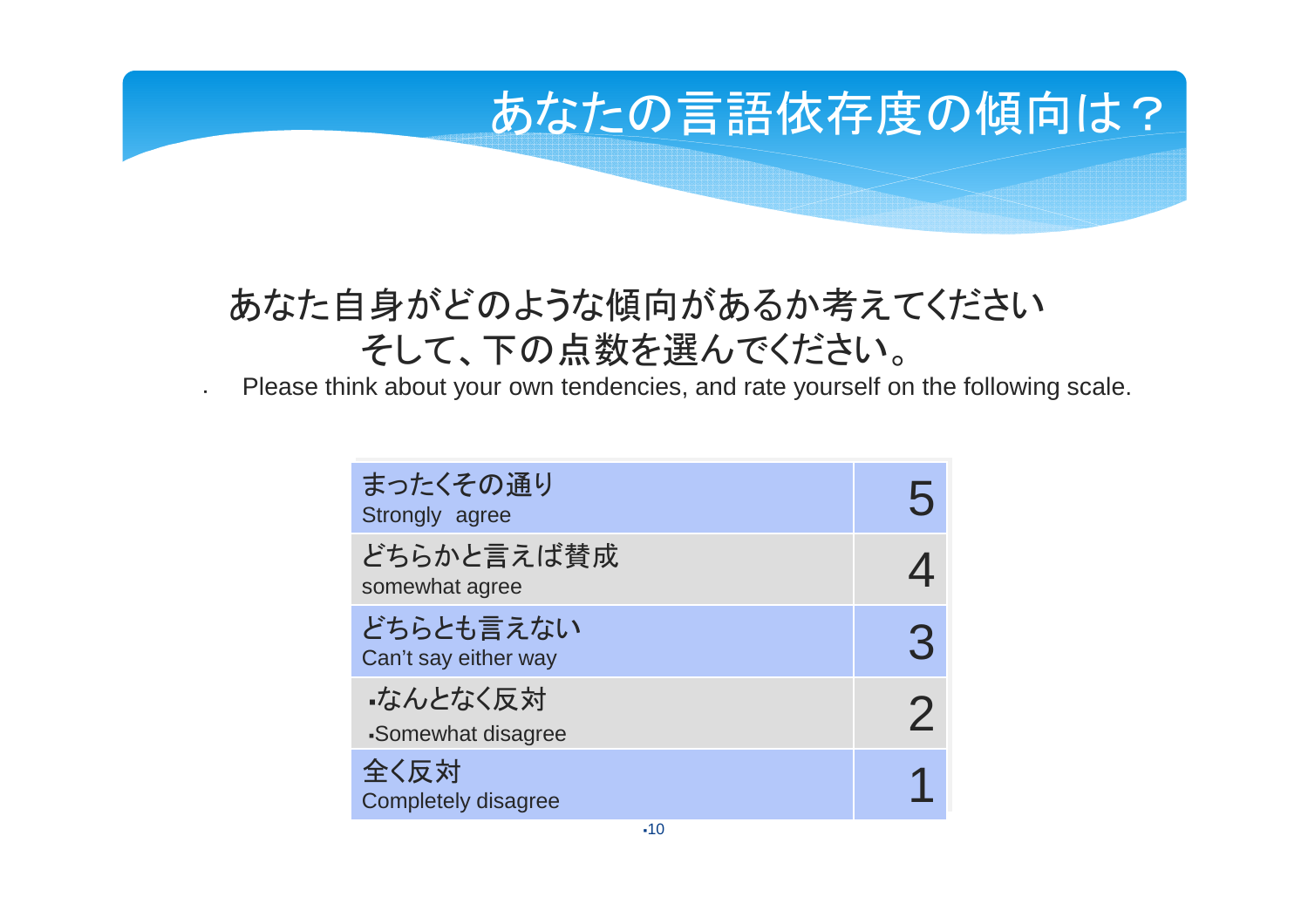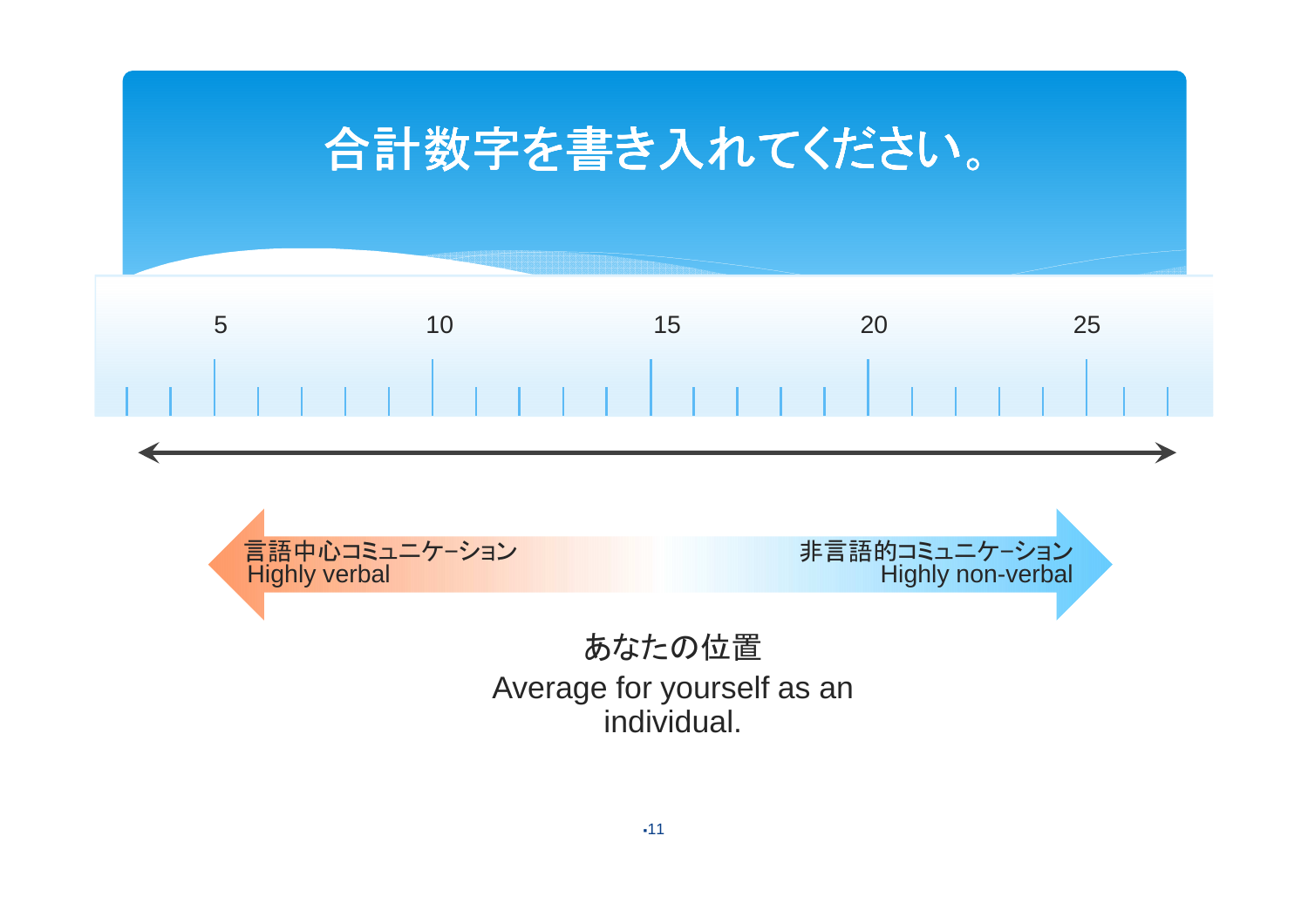

- ∗ 言葉を沢山駆使しなくても、コミュニケーション出来る。Are able to communicate using few words.
- ∗体の動き、声のトーン、顔の表情に注意を払う。

Focus on body language, tone of voice, facial expressions.

- ∗ 共通の背景知識と歴史に頼る。Rely on shared background knowledge and history.
- ∗ 行動は言葉より多くを物語る、と思っている。Feel that actions speak louder than words.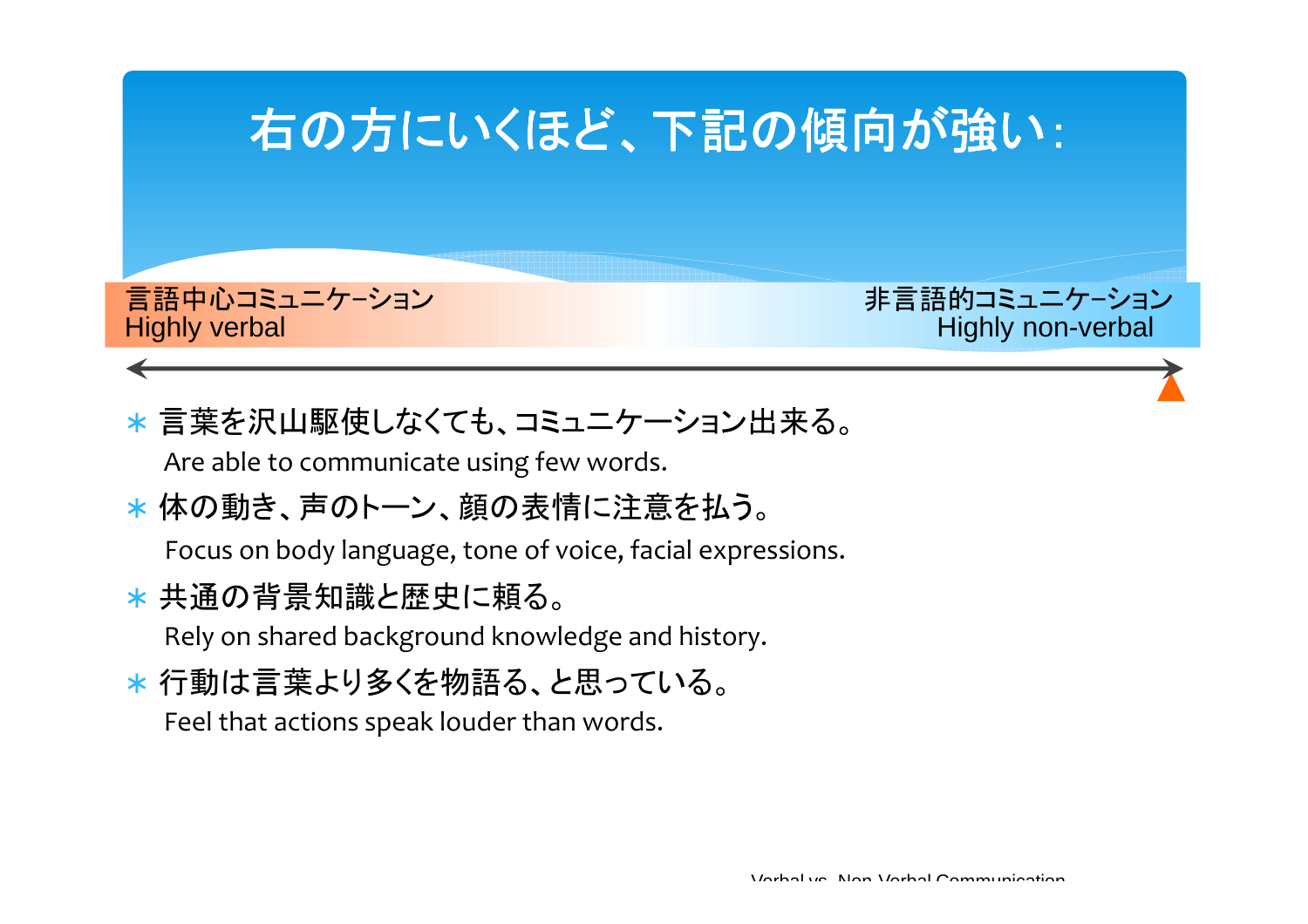

- ∗ コミュニケーションするには、言葉を沢山使う。Use a lot of words to communicate.
- ∗ 細部にわたるコミュニケーションが重要であると思っている。Feel that precise communication is important.
- ∗ あいまいさを居心地悪く感じる。Dislike vagueness.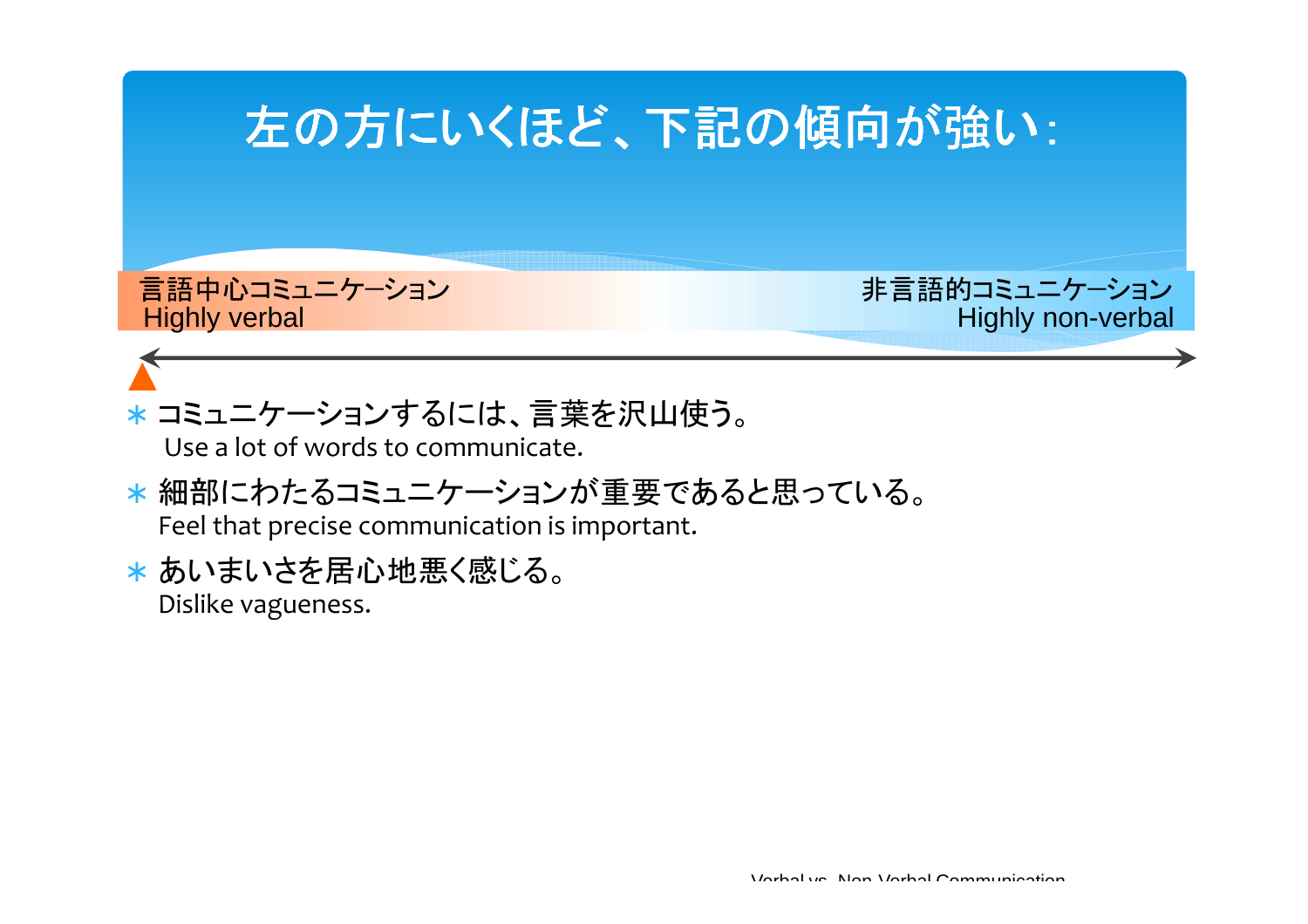# グローバルビジネスを展開する国の言語への依存度



| $AF = Africa$         | $B =$ Belgium          | $BR = Brazil$      |
|-----------------------|------------------------|--------------------|
| $C = China$           | $D =$ Germany          | $E =$ Spain        |
| $F =$ France          | $H = Hungary$          | $I = Italy$        |
| $IN = India$          | $J =$ Japan            | $K = K$ orea       |
| $LA = Latin$ Amer.    | $ME = Middle East$     | $NL = Netherlands$ |
| P= Philippines        | $PL = Poland$          | $R =$ Russia       |
| $SE = S.E. Asia$      | $S =$ Sweden           | $T = Thailand$     |
| $UK = United Kingdom$ | $U.S. = United States$ | V=Viet Nam         |
| M= Malaysia           |                        |                    |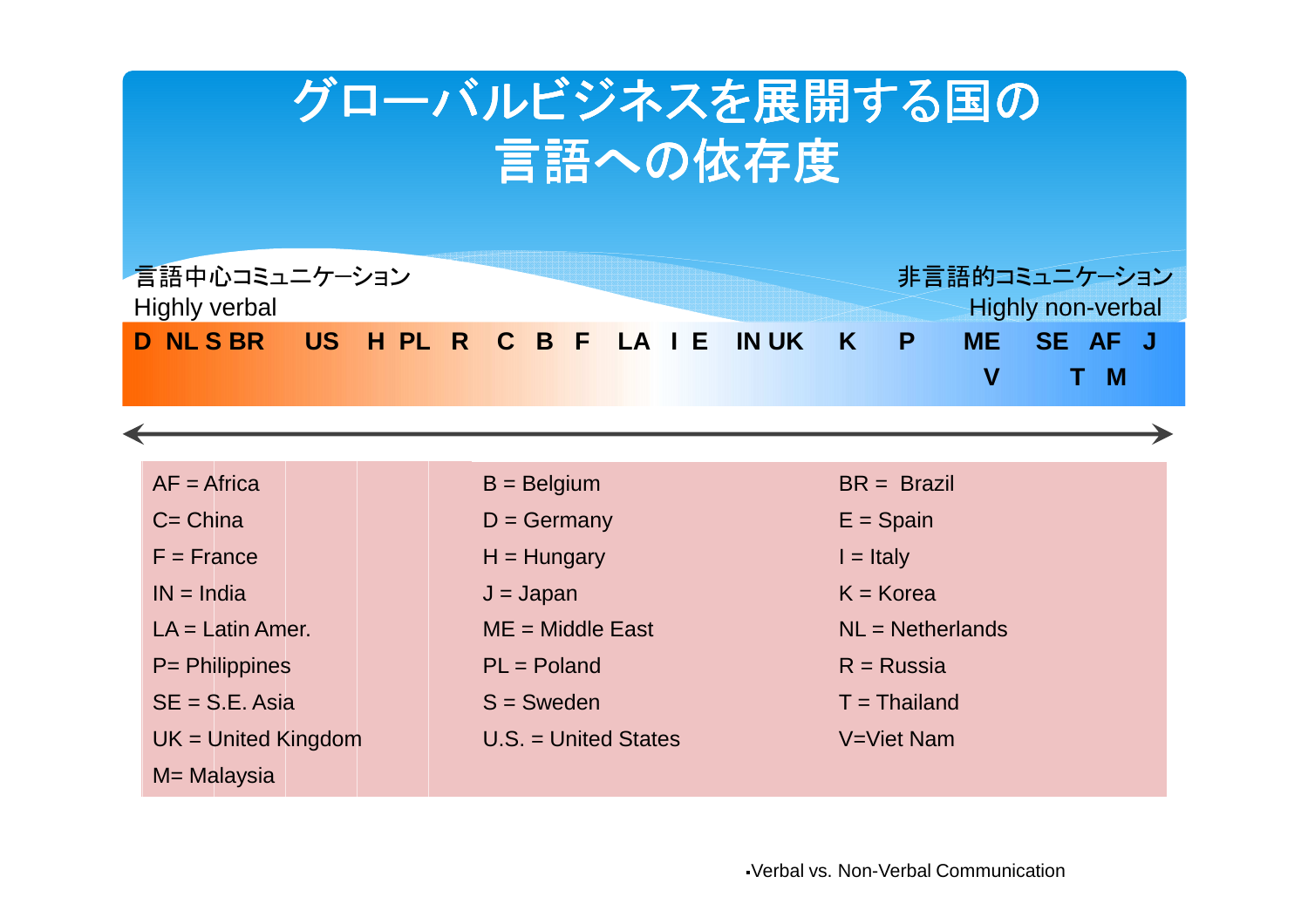

#### ▶短いコミュニケーションを好む。

Concise communication is preferred.

#### -一を聞いて十を知る。

"Hear 1 understand 10."

# ∗ もし一を言われたら、十の意味を推し量る。

If you are told 1, you will understand 10 implications (from just hearing 10% you will figure out the other 90%.)

∗ 良いことと思われている。Considered to be a virtue.

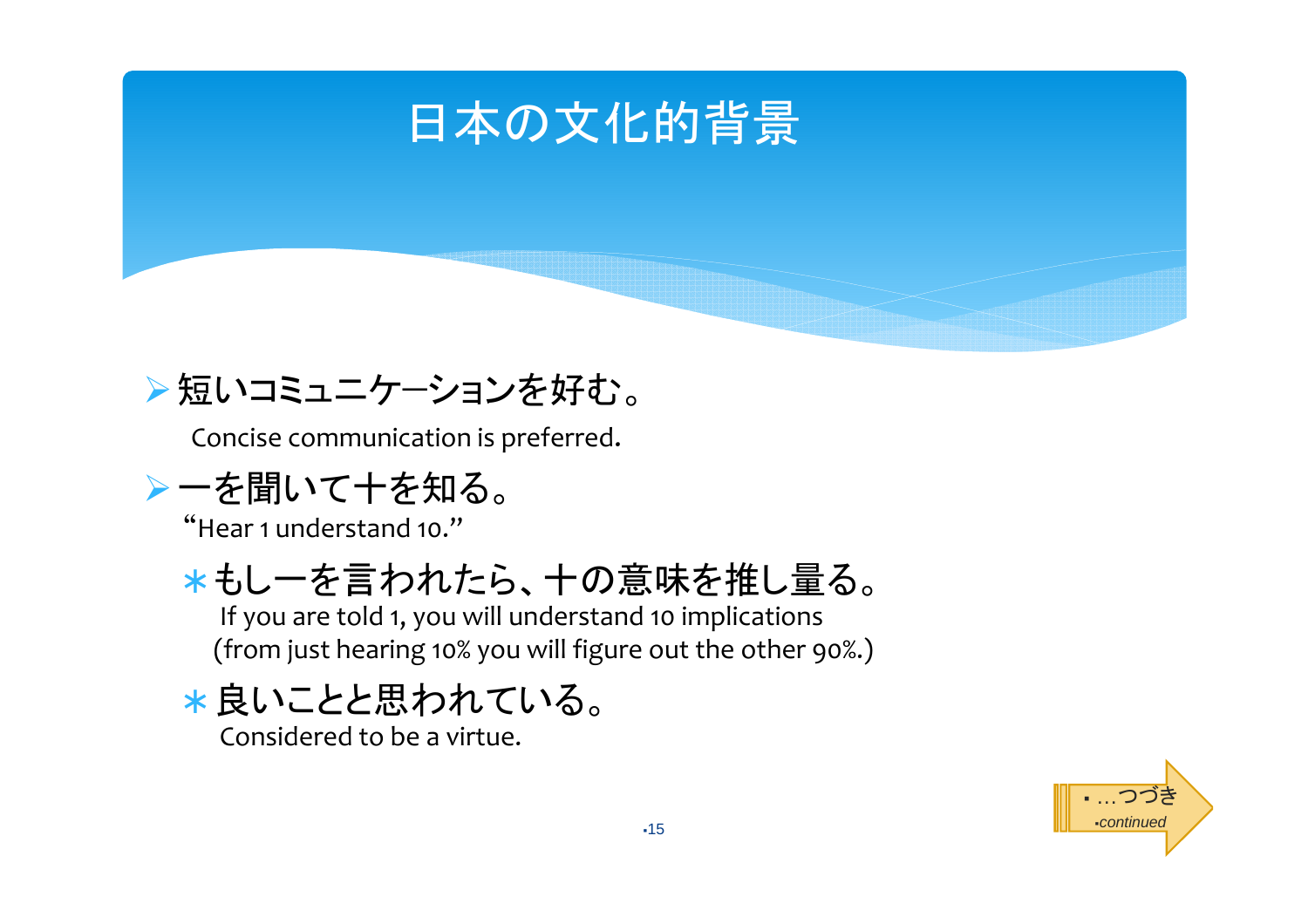# 日本の文化的背景 (続き)



- ∗ 聞き手に責任がある。Burden is on the listener.
- ∗ 他人を理解する努力は評価される。Making the effort to understand others is valued.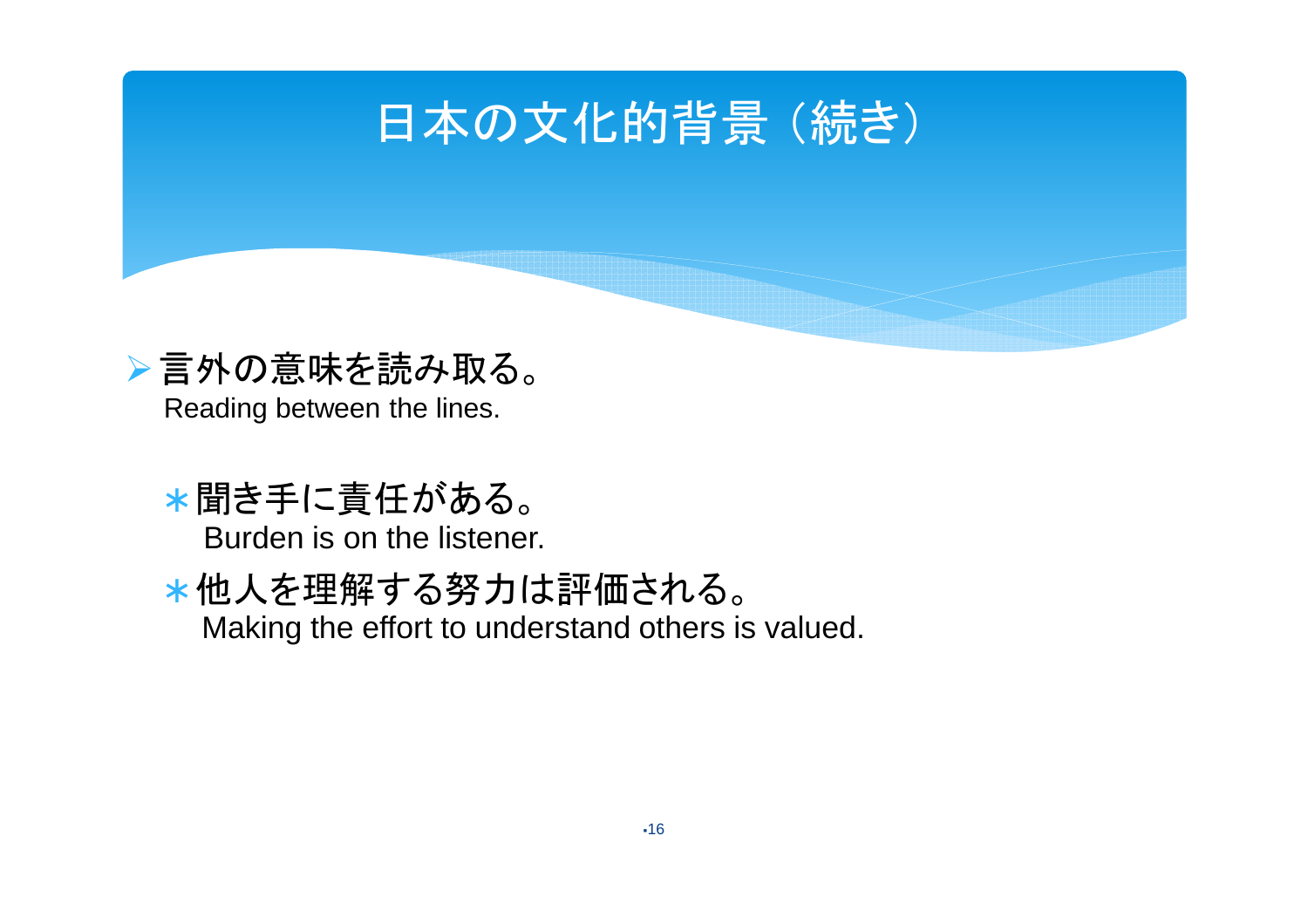# 外国人社員からたびたび聞く言葉

▶決断は素早く、はっきりとしてほしい。

▶指示が具体的ではない。

▶説明が少なく何を言いたいのか分からない場合があります。

▶なぜ最初からそう言わなかったのか?と思う事が多い。

-Feedbackがないので、考えが分からず不安になる。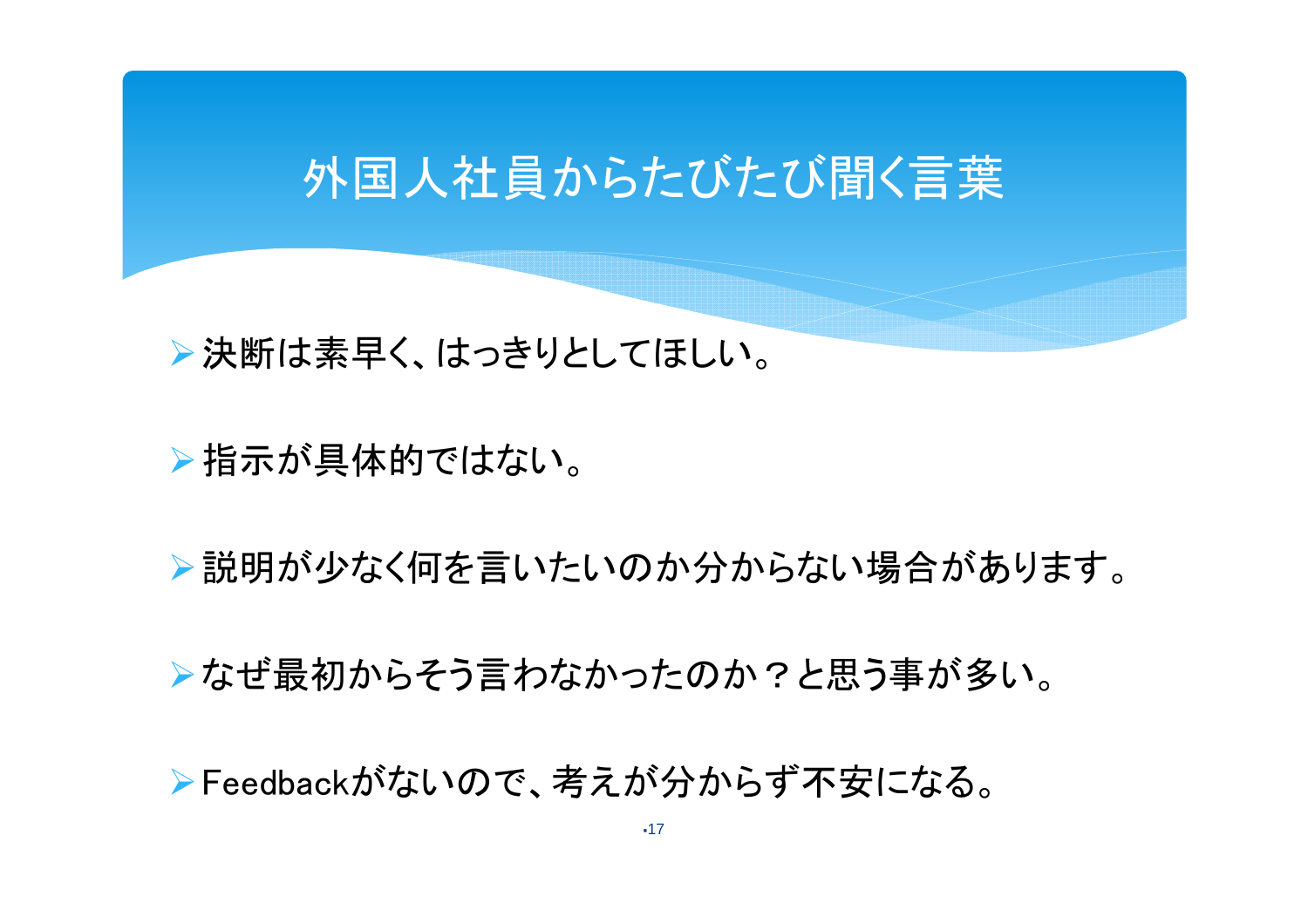# 外国人社員からたびたび聞く言葉(続き)

▶細かいことに注意を払うのはいいことですが、バランスの取れ たやり方を見つけないと、仕事が常に遅くなる。

▶いつもトップに頼らないで、時には自分で決めたほうがいい。

▶外国人は疎外されている気がする。大切なことは日本語で決 められてしまうからです。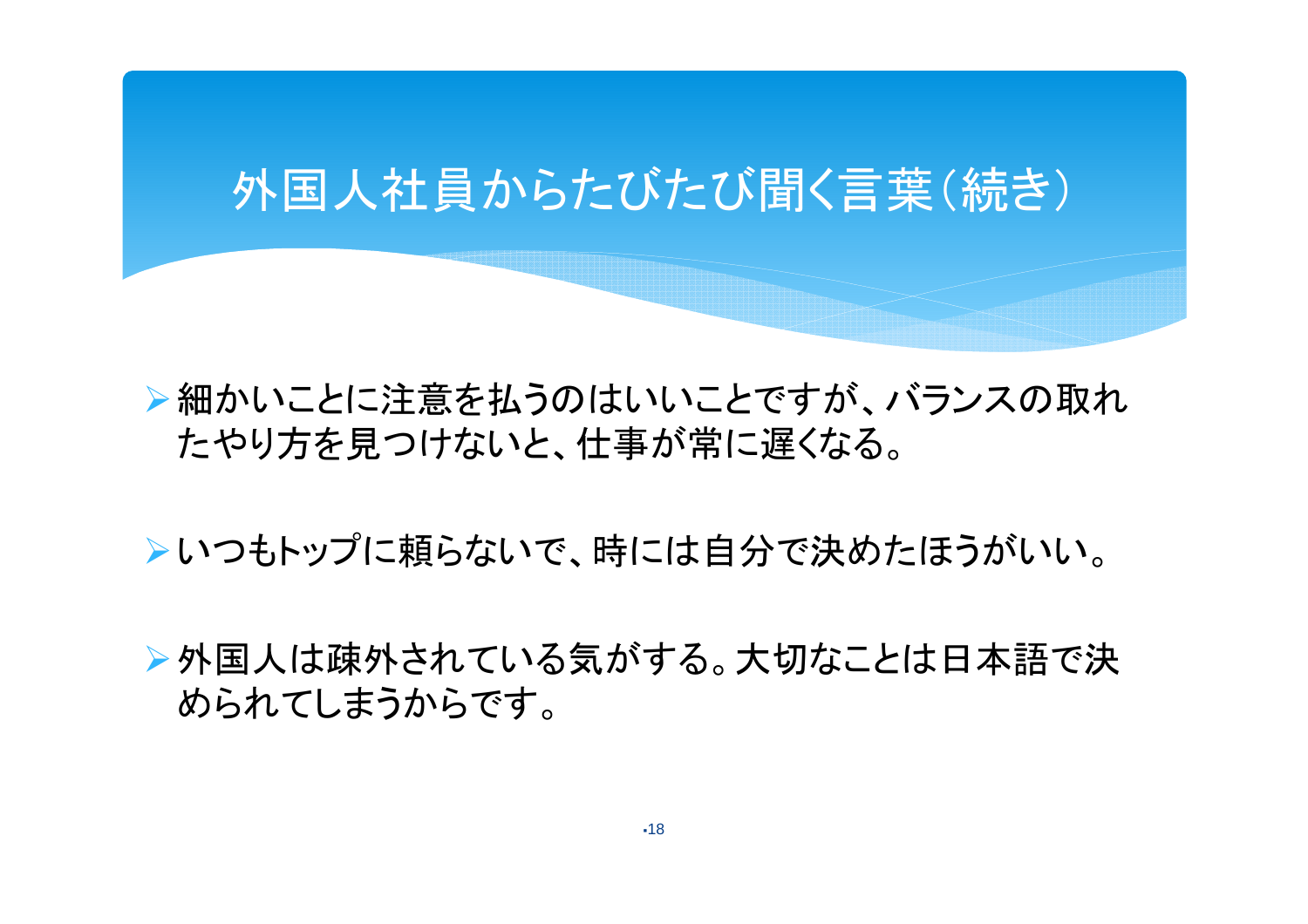# 日本人社員からたびたび聞く意見

- 各国の文化や、ものの考え方等について知識がないため、正しく内容が伝 わっているかが心配。
- 英語でのコミュニケーションのため、言いたいこと、聞きたいことがうまく伝え られない。第一に、なぜ伝わらないのかがわからない。
- ▶ 先方が理解できていないのか、言語の指示が曖昧なのか、分からない。
- ▶ 言い訳ばかりして、決して謝らない。
- <mark>▶ できないのに、「できます」と言う。</mark>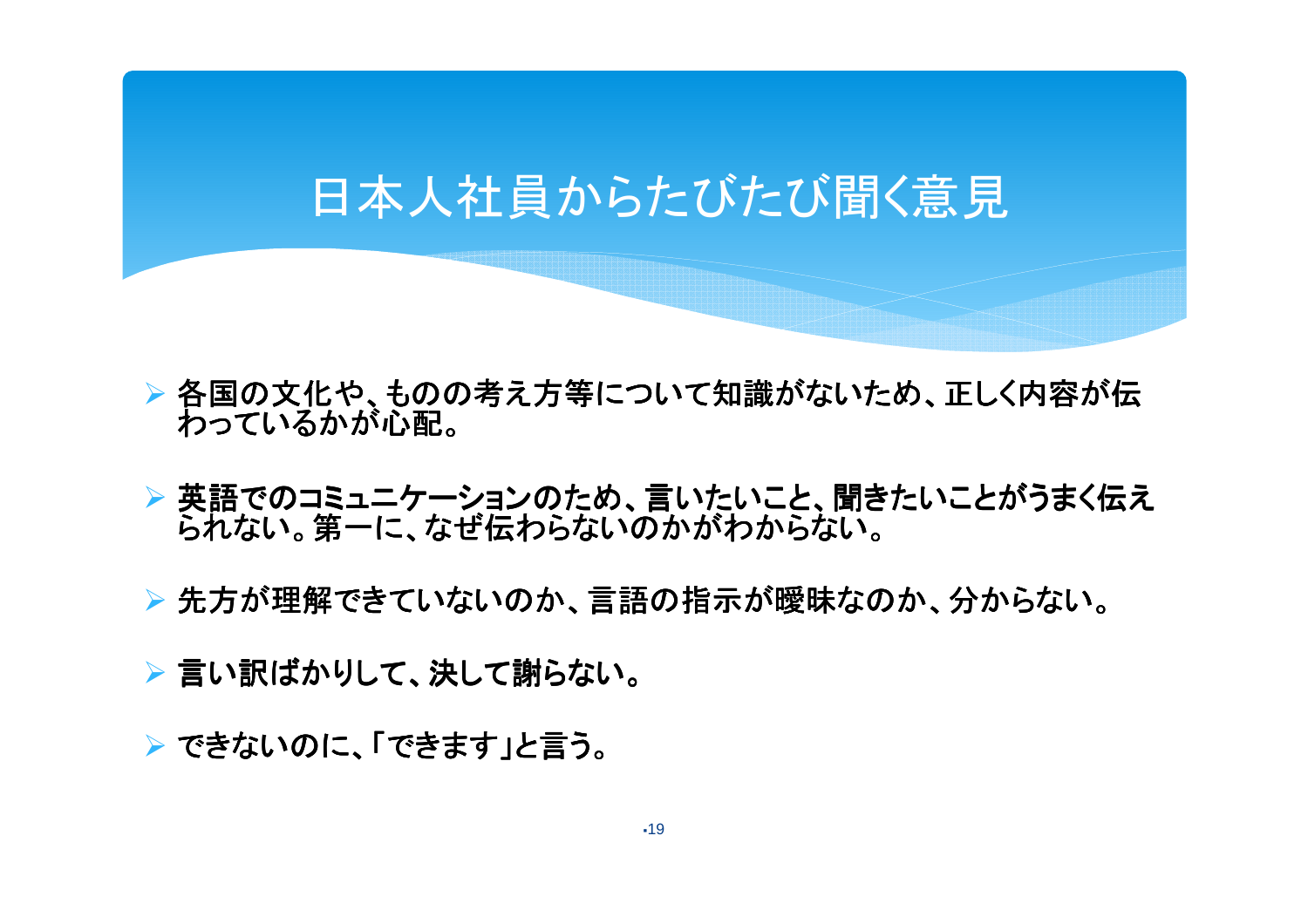# 日本人社員からたびたび聞く意見(続き)

▶出したメールに返事がない。

▶締切り時間を守らない。

-時間がきたらすぐに帰る。

▶自分の頭で考えない。

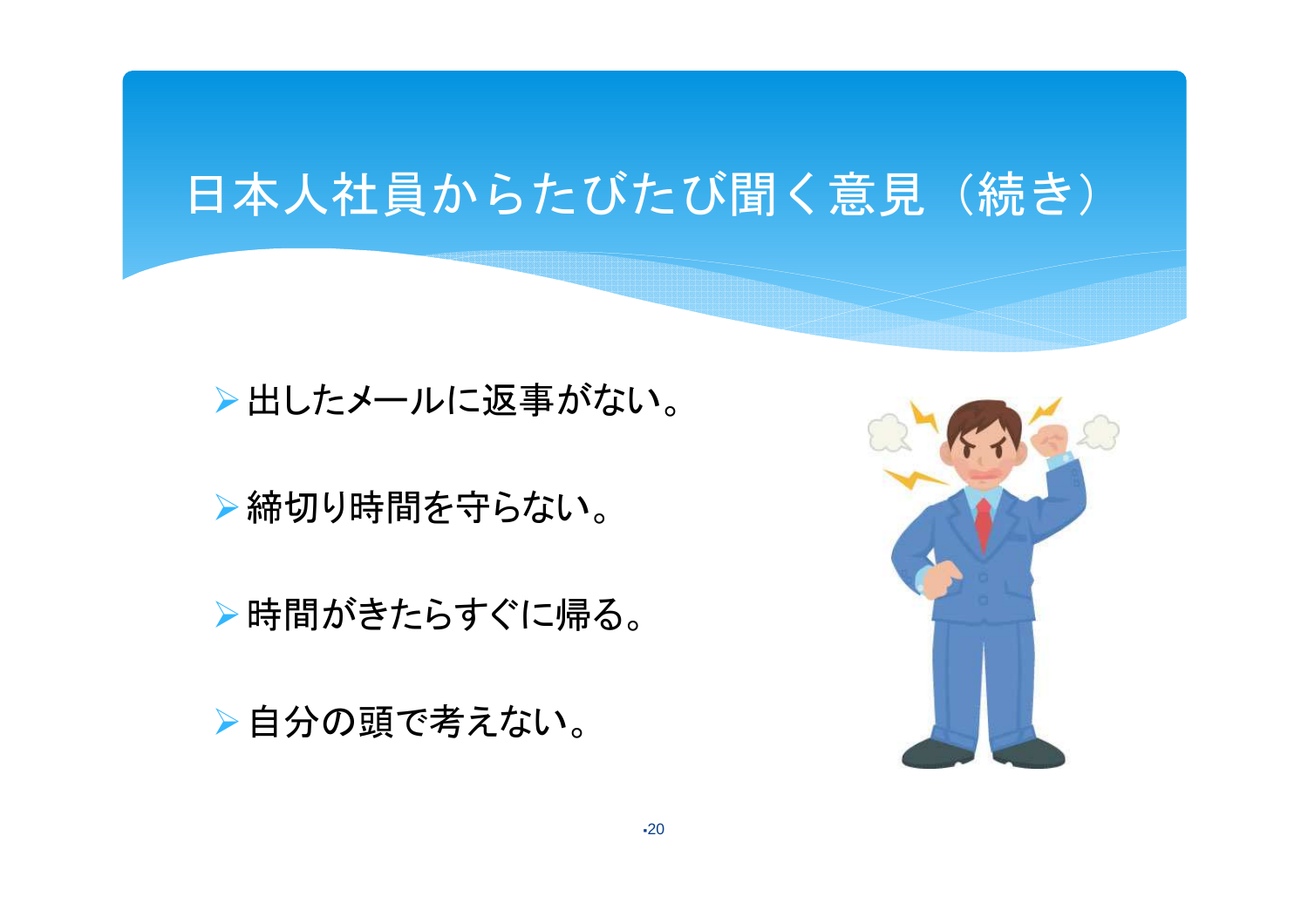

#### ▶日本人が外国人になる必要はない Japanese do not need to become non-Japanese

#### ▶しかし、日本人は外国人のやり方とその背景を理解する必 要がある

21

However, Japanese need to understand how and why non-Japanese do things

#### ▶日本のやり方を外国人に押し付 けることは適切ではない

 Should not impose Japanese ways of doing things on non-Japanese

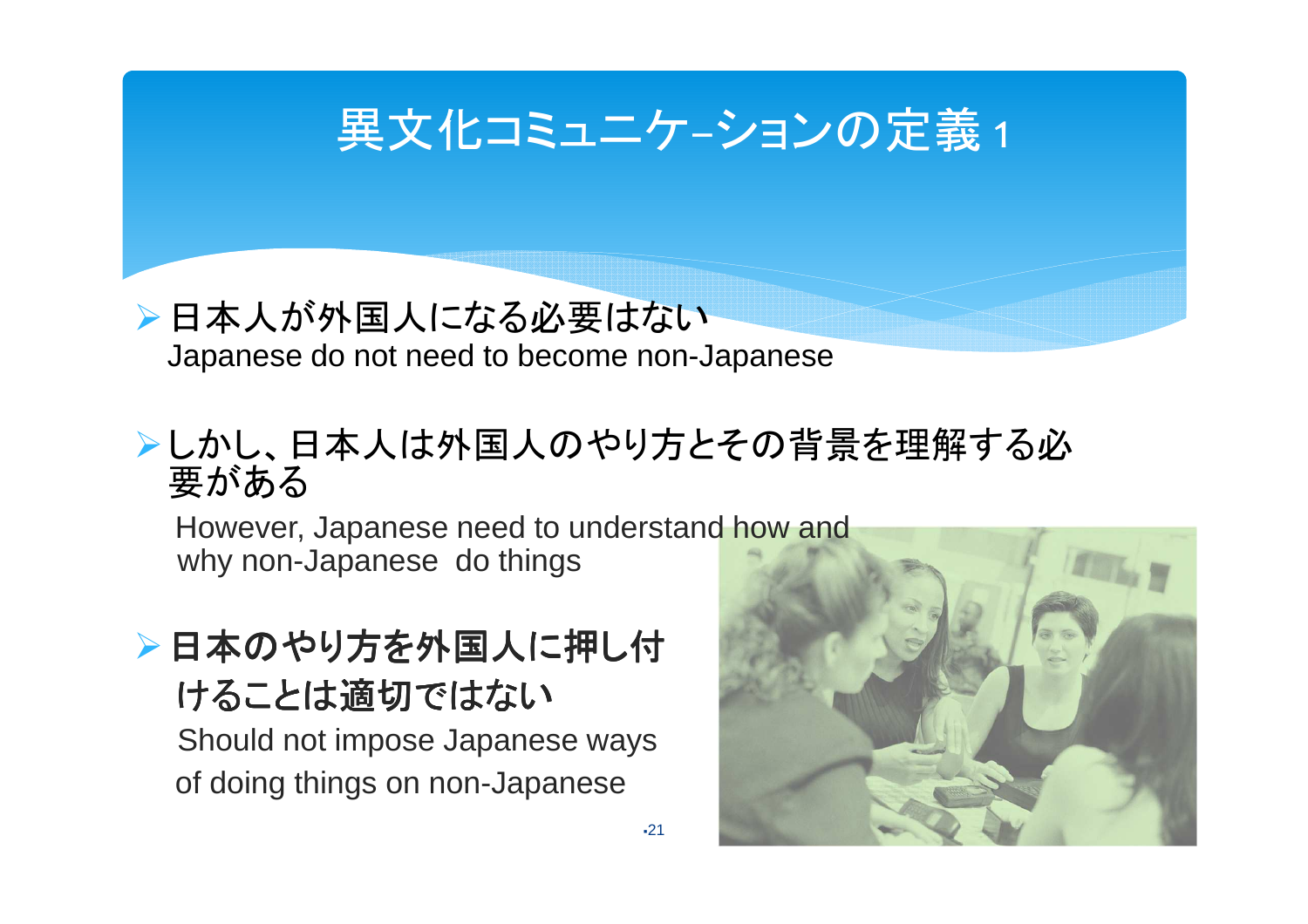

#### ▶外国人が日本人になる必要はない Non-Japanese do not need to become Japanese

- ▶しかし、外国人は日本の文化について勉強する必要がある However, non-Japanese need to learn about Japanese culture
- ▶日本のやり方についてオープンマインド で接する必要がある Need to be open-minded about Japanese ways of doing things

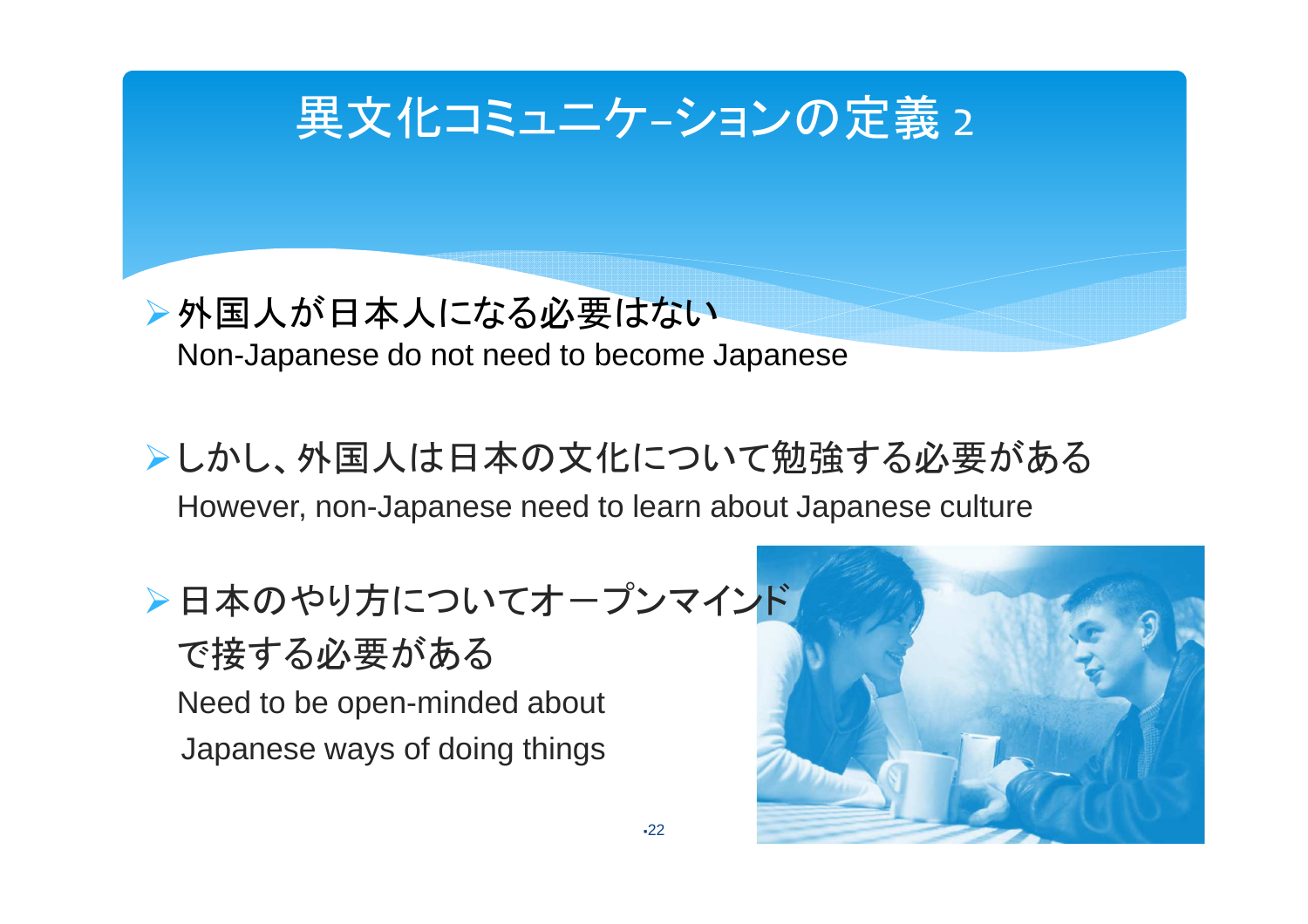# 日本企業とその従業員の課題



社員のグローバルマインドの育成

# 職場の英語化の促進

決断のスピード化

多様なマネジメント